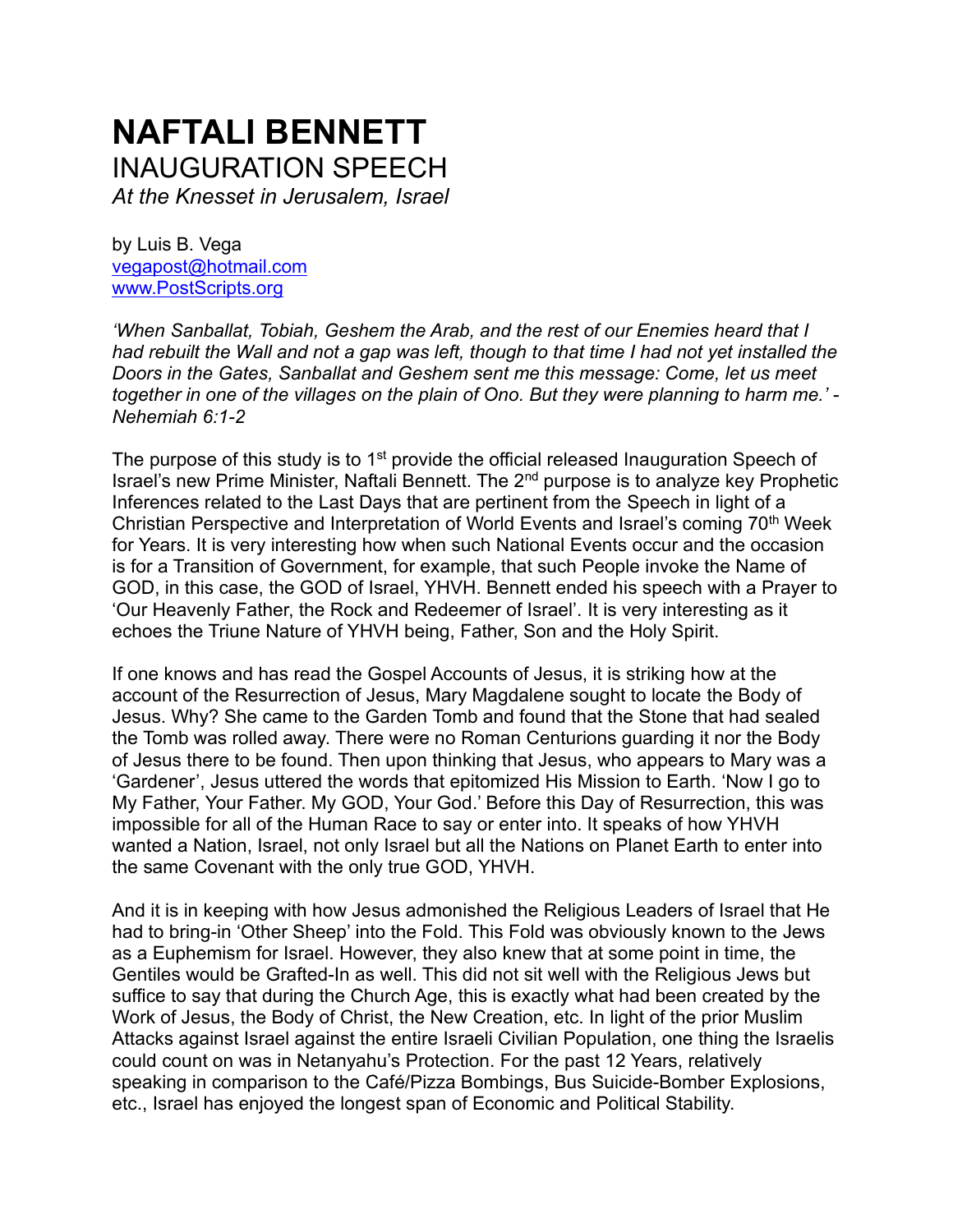#### **Need to Listen to whom?**

This Era occurred under Netanyahu's and because of his Policies for a total 15-Year Rule. It is true that Netanyahu has, up to now, served as Israel's Longest Serving Prime Minister in Israel's Modern History. It is rather ironic that during this Time of Crisis and Need, a 'Conspiracy' in its literal definition occurred to oust Netanyahu. Many see this Political Parallel of what has happened to Bibi as it did to Trump in the USA. It was a Fall from Grace for only trying to 'Make Israel Great Again'. It seems both countries and Peoples are 'Joined at the Hip', as they say but in more ways than one. There is an Economic, Religious/Biblical, Social and Political Entanglement that has now seen both take their Nations down the path of Center-Left Liberalism.

One Key Theme of Bennett's Speech was how the Jews, 'Do not Listen'. In his Inaugural Speech, Bennett, interestingly referenced the cause for the Destruction of the 1<sup>st</sup> and 2<sup>nd</sup> Temples. Bennett essentially blamed his fellow Jews for 'Not Listening' and not coming together to Compromise. But with what and with whom? However, if the attitude and comportment of the Knesset was and is any indication of how the Jews did not want to listen to Bennett, it proved his point. In fact, this was and is YHVH's complaint against the Jews then as now. The Jews who lived just prior to the Babylonian Captivity and the Destruction of the 1<sup>st</sup> Temple did not listen to YHVH's Warning nor His Prophets.

This also occurred at the  $2<sup>nd</sup>$  Temple's Demise. Then, during Jesus' Ministry, the Jews did not listen to His Warnings nor YHVH's. How much less are they now? The Jews of the Knesset did not want to listen to a mere Prime Minister. This was the case with Jesus. But there will be one 'Who comes in His own Name'. It is he, the False Messiah AntiChrist that the Religious Jews will Listen to. In contrast, in the case of Jesus, they saw how He performed Miraculous Signs and Wonders. However, they did not persuade the Ruling Council or the 'Knesset' of that Day that such Signs Authenticated Jesus as the True Messiah.

They knew that it was foretold that the Sign of the Messiah would be accompanied by Miracles never before seen. The Blind received Sight. The Lame Walked. The Lepers were Cleansed. And the Jubilee Year was Proclaimed. etc. Yet, it was the very Practice, the Works of Sorcery and Witchcraft that the Jewish Religious Council condemned Jesus of doing of which they themselves were practicing through their Kabbalistic Rituals and Sacrifices, albeit in the Dark as it is even now. Fast-forward to 2021, and the Jews of the Knesset still will not listen to Bennett, Jesus, nor YHVH.

Nonetheless, Bennett has now sat down with Israel's Enemies, the Muslims and has Conspired with others to form a Coalition Government. This attempt at formulating a Majority Party Coalition was the  $4<sup>th</sup>$  one in less than a 2-Year period. He will compromise Israel, as that is what is at stake. Why? According to Bennett, 'Progress' that would end, once and for all the Palestinian Conflict could never be achieved because there was a 'Lack of Dialog and Compromise'. This is where Israel is at Prophetically; once again seeking 'Treaties' with Israel's Enemies.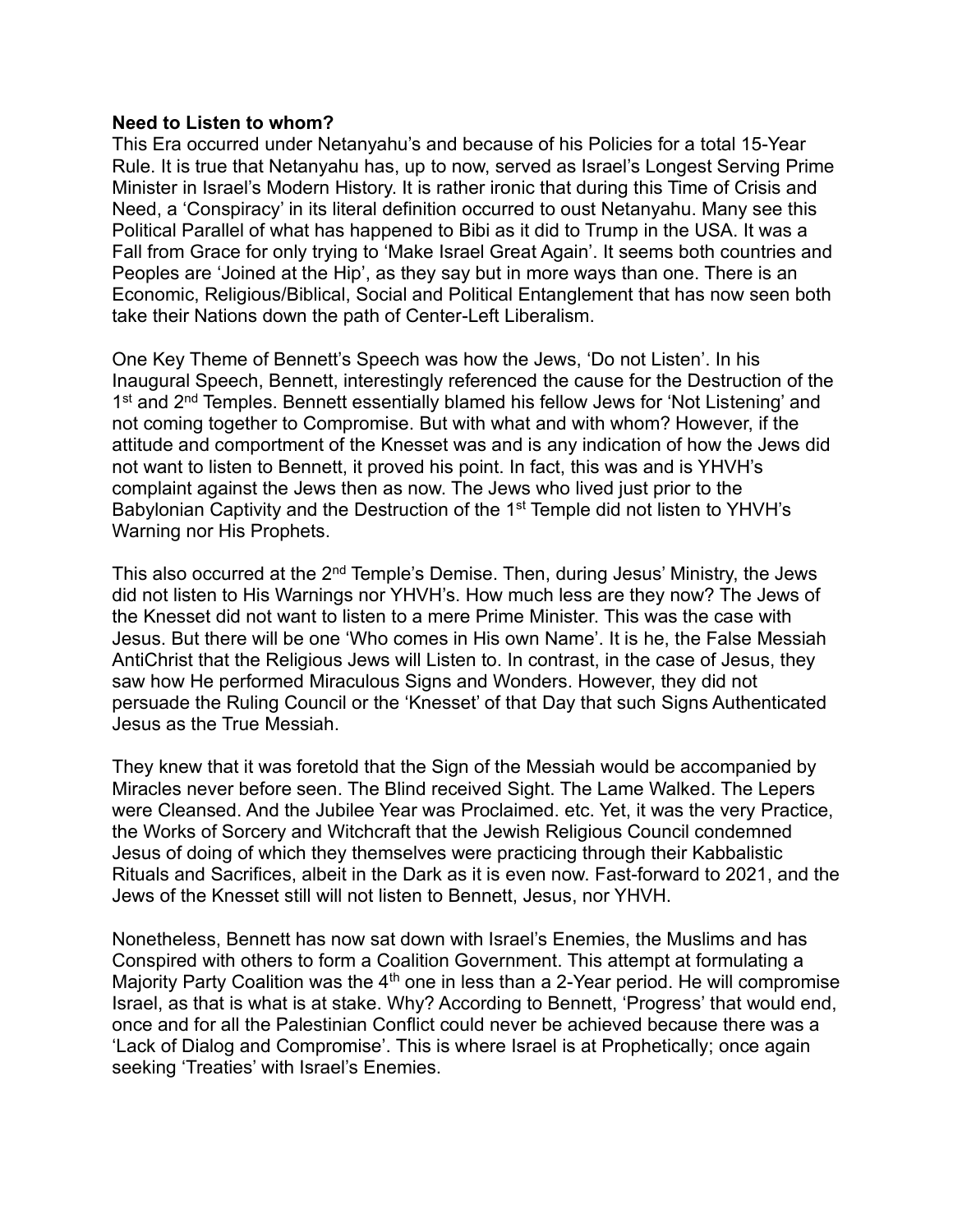#### **It is a Set-up**

Essentially, this will now pave the way for the coming AntiChrist to be accepted by Israel's Leaders as they make a 'Covenant with Death' for 'compromising' with YHVH's Commandments, etc. And it is a 'Set-Up' for making a 'Deal with the Devil'. Bennett blamed the Jews for not 'Listening' then and now. He believes that the Constant Struggle between the Muslim Palestinians will continue so long as Israel exerts her Right to the Land. He erroneously believes that by appeasing the Palestinians and the Muslims as he 'Listens' to them, they will Benevolently Reciprocate with 'Peace and Security. Such Naivety. One could argue the case from the Old Testament Books of Ezekiel and Jeremiah alone that whenever Israel's Leaders 'did what was right in their own minds,'. The outcome was not 'Peace and Safety'.

The Jewish Diasporas, twice now speak of YHVH's Contempt and Judgment for a People who have lost their way and Covenant. And of a People that 'Do not Listen'. This is the Reason for Daniel's  $70<sup>th</sup>$  Week of Years. YHVH will make sure Israel and the World will 'Listen' then. However, the Error that will come and has always come and occurred is that the Enemies of Israel, and of YHVH's People is that they are deceptive. Their ultimate aim is to take over the Land, Blessing and Birth Right. This occurred right from the start as Joshua took the mantle of conquering the Promised Land.

There were several Native Tribes that deceptively made a 'Peace Treaty' with Israel by way of Joshua that then YHVH had to honor. There was no Consultation and the Divine Directive of using Israel as an 'Instrument of Judgment' against such Wicked Tribes for the many Sins the Canaanites were committing was compromised. Then when the 70 Years were expired and the Babylonian Captivity was over, the Jews were sent back. Only 1 Tribe was left, Judah along with Remnants of Benjamin, the same issue occurred. How so?

When Ezra and Nehemiah took charge, the effort to rebuild the Walls of Jerusalem and then the Temple were Stifled and Delayed by the Political Coalition of some Jews entering into a League with the Local Population and some Arabs. This was called-out by YHVH as He forbade any Worldly or Political Association directly dealing with the building-up of Jerusalem, the Temple or the Settlements. The issues then, are the same now. Now, the latest Prime Minister seeks to go back to this model of 'Negotiate and Compromise' Israel's Right, out of Existence. Why? It is because he believes he 'needs to Listen to the People and talk to his Enemies'. But he is not Listening to the right People or GOD even.

Historically, consider how the 'Palestinians' Muslims refused to have a 'State of Palestine', at the cost of making sure the State of Israel would not be 'Born' but 'Aborted' through their attempts at destroying it Militarily. This was the War of Independence as Israel took the offer of the UN Partition Plan and declared their State. To the likes of Bennett, they see this Current Struggle between the Jews and Arabs as an 'Ancient Race War', which it is. But he, like his many prior Liberal Predecessors, Prime Ministers think they can 'Negotiate and Compromise' with their Enemies', the Muslims, the Palestinians.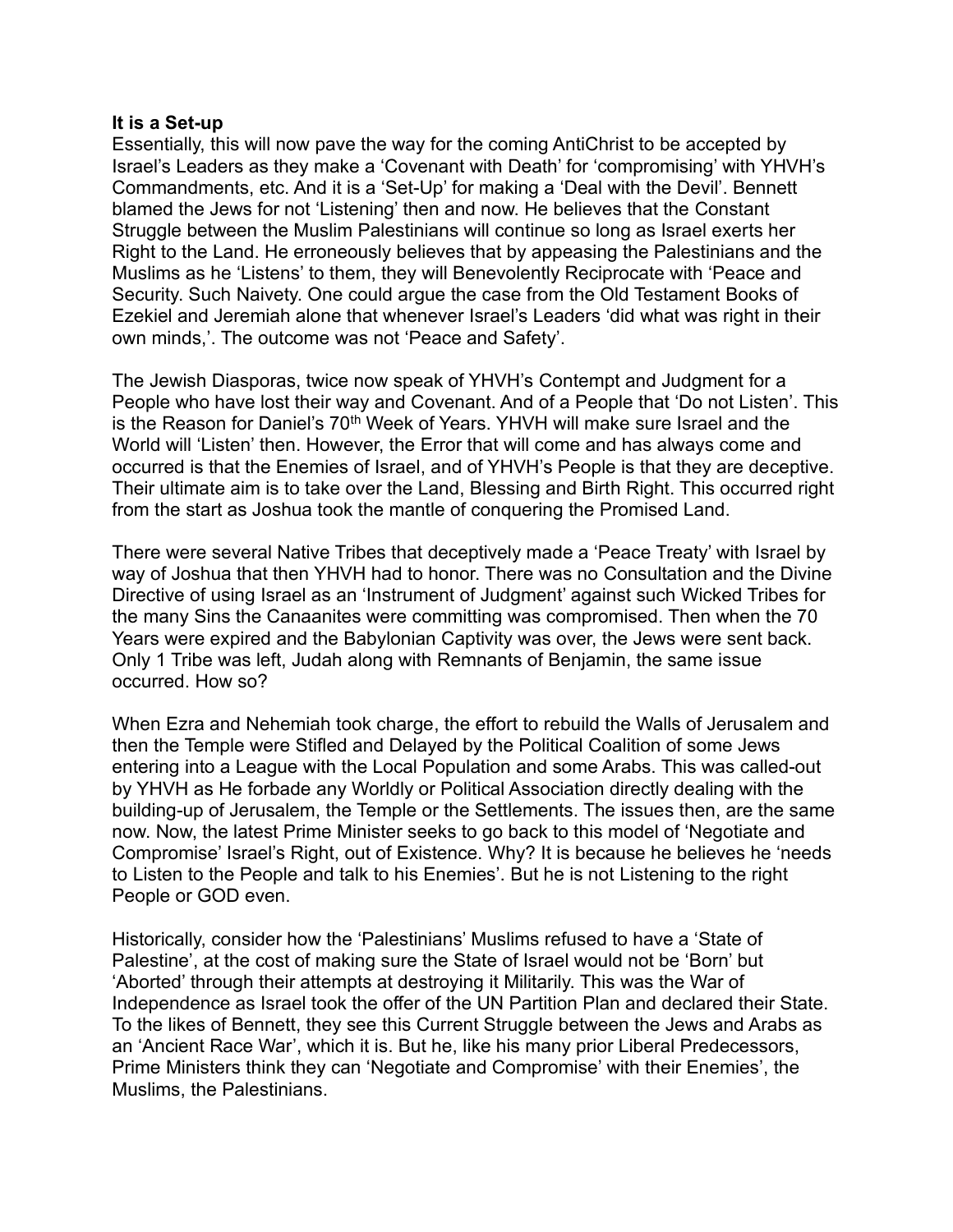### **Changing of the Guard**

And at every Time-Marker since Israel became a State in 1948, this Erroneous Political Strategy has only left Israel more Vulnerable and Insecure. What will happen is that the Jews will realize just how 'good' they really had it with Netanyahu, relatively speaking although not all decisions made have been the best. Example? The Mandated Vaccination Program and Green Passport implementation that has coerced most to have to obtain the Dangerous Experimental Gene-Therapy Injections.

The Goal of Israel's Enemy's, the various Para-Military Islamic Factions will not be changing their Manifestos. Now that they are part of the ruling Party Coalition and Government. Again, the same Political Parallel exists in the USA. You have the 'Jihad Squad' elected to Congress that seeks to overturn America's support for Israel. It will only make it easier for them as it will be with Biden in the USA for the purpose of imploding such Nations. Why? It has to do with what Jesus said would happen in the Last Days. However, this has been made easier and possible as Jesus has sent the Comforter to be Faithful and Obedient.

But true to the Sinful and Fallen Nature of Humanity, the Jews are like any other People. However, they are Special in that they bear the Responsibility as they were given more, the Scriptures; YHVH requires more. Not that Netanyahu is being compared to Jesus but many have called him 'The King of the Jews' only in a Political sense due to his holding Power for so long. He did provide Leadership, undoubtedly and his Tenure saw Israel become the  $8<sup>th</sup>$  most powerful Nation on the planet, because of his Policies, etc. He made for a stable Government in Israel, aside from the only other real Stabilizer, which has been the Military, the IDF.

But instead, former Allies like incoming Prime Minister Naftali Bennett brought him down. The 'Conspirators' or the Coalition Government thinks that now, perhaps Israel has Turned a Corner, as they say and it is now entering the era of 'A New Israeli Republic'. It will really be in tandem with the New 'Jew' Order. Perhaps but this Generation of Israelis, of Jews are then going to learn the hard way, the same Failed Lessons of the Left for 'Coming together with Israel's Enemies to Talk and Compromise'. The following is the entire Inauguration Speech of the in-coming Israeli Prime Minister given at the Knesset on June 13, 2021. It was released by his Office. Certain portions will be highlighted and capitalized. Numbers 1-10 will be numerated for emphasis.

\_\_\_\_\_\_\_\_\_\_\_\_\_\_\_\_\_\_\_\_\_\_\_\_\_\_\_\_\_\_\_\_\_\_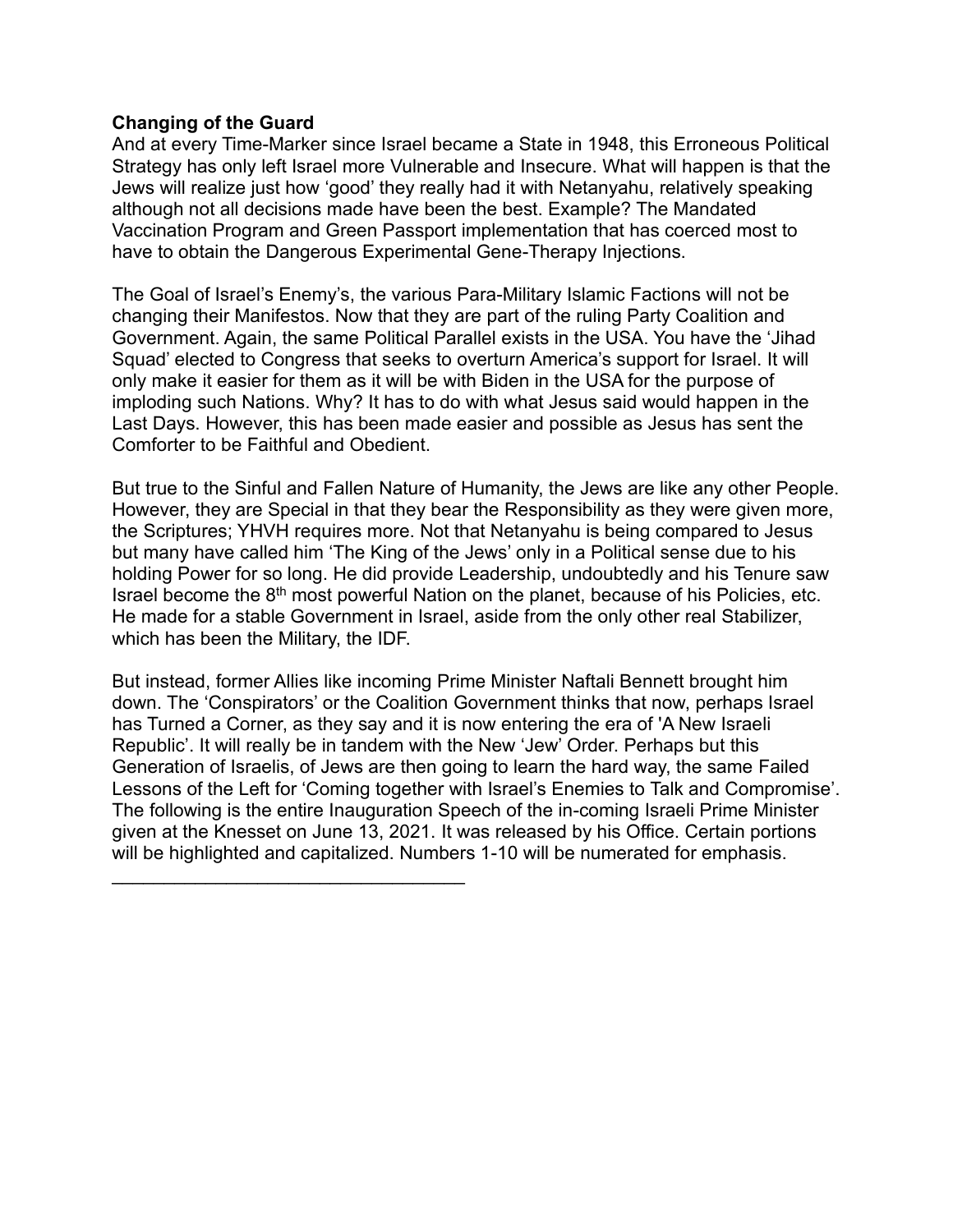*H.E. President Reuven Rivlin; President-elect Isaac Herzog; Mr. Prime Minister Benjamin Netanyahu; President of the Supreme Court, Justice Esther Hayat; Speaker of the Knesset Yariv Levin; my Partner in forming the Unity Government, Member of Knesset Yair Lapid, and his wife Lihi; Ministers of the Outgoing Government; Ministers of the Incoming Government; Members of Knesset; Honored Guests.*

*I* want to begin my words by saying, on my own behalf, and in the Name of the *Members of the Designated Government, in the Name of this House, and in the Name of all the Citizens of Israel – Thank You.* 

*Thank you to the Outgoing Prime Minister, Benjamin Netanyahu, for your many Years of Service, replete with achievements, for the sake of the State of Israel. As Prime Minister you acted throughout many Years to embolden Israel's Political, Security, and Economic Strength.*

*I saw you from up-close, in extensive Security Deliberations, late into the night, investigating, making inquiries and considerations out of a sense of grave responsibility. Benjamin and Sara Netanyahu, over the Years, we have not always agreed, but we have both sacrificed much on a personal level in order to serve our People, the People of Israel. Expressing gratitude is a fundamental principle in Judaism. This is the time for the People to say to you, Thank You.*

*I also want to take this opportunity to express my deep appreciation to the Tenth President of the State of Israel, Reuven Rivlin, for his Years as President, as Speaker of the Knesset, and as a Public Servant. And to congratulate President-Elect, Isaac Herzog, and wish him much success. God willing, we will work together very well.*

*Honored Ladies and Gentlemen, this is a Special Moment. The moment in which the Baton of leading the People and the country passes – as in a Relay Race – to the Next Generation. It is a Sacred Endowment.*

*The State of Israel is not 'just another country'. It is the Dream of Generations of Jews – from Marrakesh to Budapest, from Bagdad to San Francisco – a Dream we merited to see realized every Day before our very Eyes. Each Generation has its own challenges, and out of each Generation comes the Leaders that can overcome them.*

*The External Challenges we face are great: the Iranian Nuclear Project, which is moving towards a crucial point; the ongoing War on Terror; Israel's Image in the World and the unfair treatment it receives in International Institutions – these are all sizable and complex tasks.*

*At this time, we are also facing an Internal Challenge. The ongoing rift in the Nation, as we see in these very moments, which continues to rip apart the seams that hold us together and has thrown us – one Election after another – into a maelstrom of hatred and in-fighting.*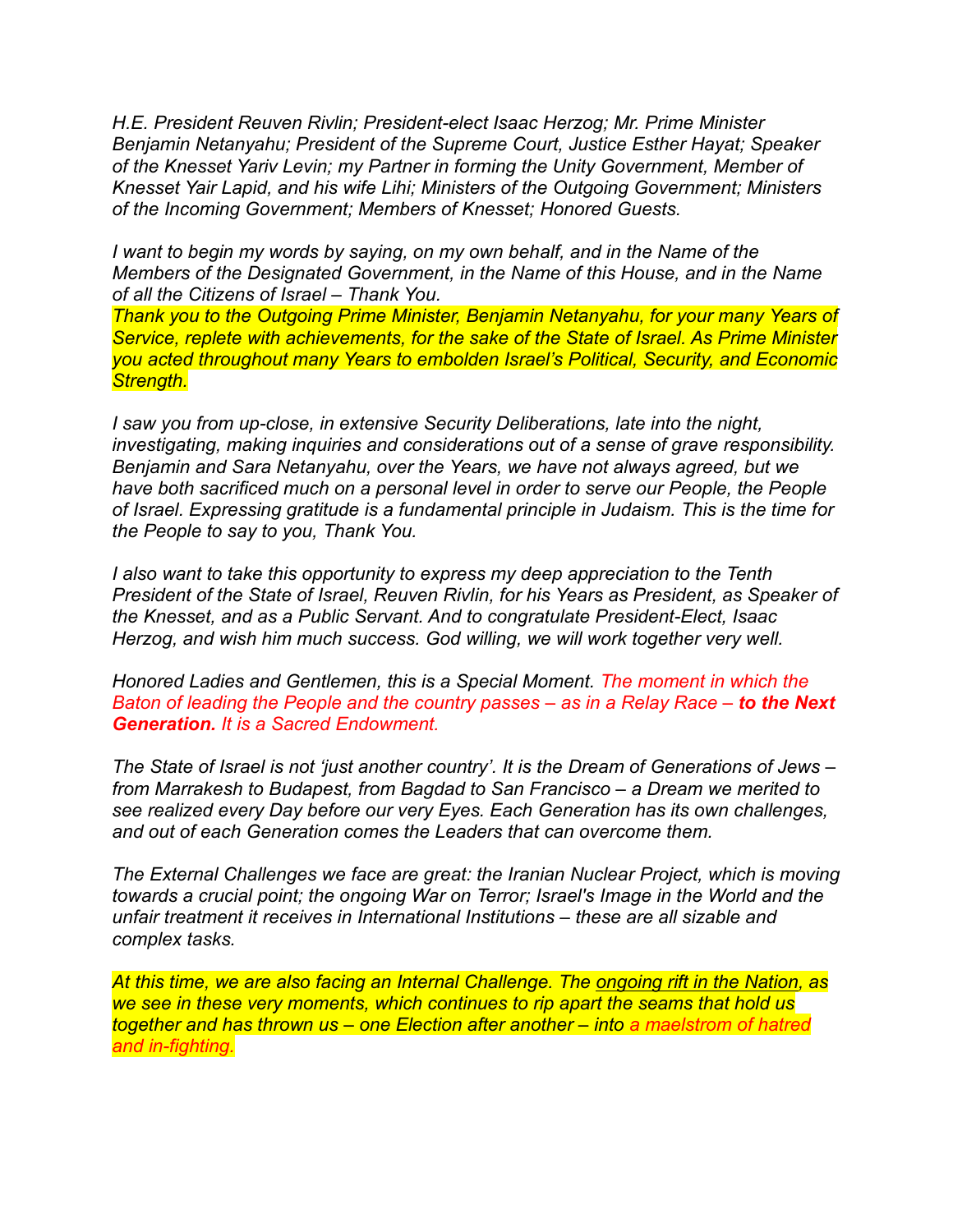*Such quarrels, between the People who are supposed to be running the country, led to paralysis. One who quarrels, cannot function. And so, Israel ceased to be managed: a lack of governance in the Negev and loss of the South for 12 years, riots in Mixed Cities, the lack of State Budget, the terrible disaster in Meron.*

*Dear Friends, in the Guest Gallery today, sits Maya Moreno, widow of my friend, Lieutenant Colonel Emmanuel Moreno, of Blessed Memory. At every important juncture of my life, I think of Emmanuel. The intensity of his Devotion and Sense of Mission guides us.*

*Friends, as the Jewish People tend to be People with Opinions… and as we see here, the Parliament of the Jewish State, is a Parliament of Opinions, and anyone who has ever seen a pair of Students studying Talmud together, or a heated Debate about a product in the office corridors of an Israeli Start-Up, understands the force for good of 'Disputes for the sake of Heaven'.* 

*But there are points in Jewish History in which the Disagreements between us have gone out of control, in which they were no longer 'Disputes for the sake of Heaven', times in which they threatened us, and all that we have built with our Sweat and Blood.*

*Twice in History, we have lost our National Home precisely because the Leaders of the Generation were not able to sit with one and another and compromise. Each was right, yet with all their being right, they burnt the House [Temple] down on top of us. I am proud of the ability to sit together with People with very different views from my own.*

*This time, at the decisive moment, we have taken responsibility. We understood that we have to safeguard our Home. To continue on in this way – more Elections, more Hatred, more Vitriolic Posts on Facebook – is just not an option.* 

*Therefore, we stopped the Train, a moment before it barreled into the Abyss. And I want to thank my Friend, Foreign Minister-Designate, MK Yair Lapid, who showed National Responsibility, Political Generosity, and without whom we would not be here today.*

*The time has come for different Leaders, from all parts of the People, to stop, to stop this Madness.*

*The Government that will be formed represents many of Israel's Citizens: from Ofra to Tel Aviv, from Rahat to Kiryat Shmona. Precisely here lies the opportunity.* 

*Our Principle is, we will sit together, and we will forge forward on that which we agree – and there is much we agree on, Transport, Education and so on, and what separates us we will leave to the side.*

*To the Citizens of Israel, I say: this is a Sensitive Moment, of Political Change. I call on all, to demonstrate Maturity and Restraint.*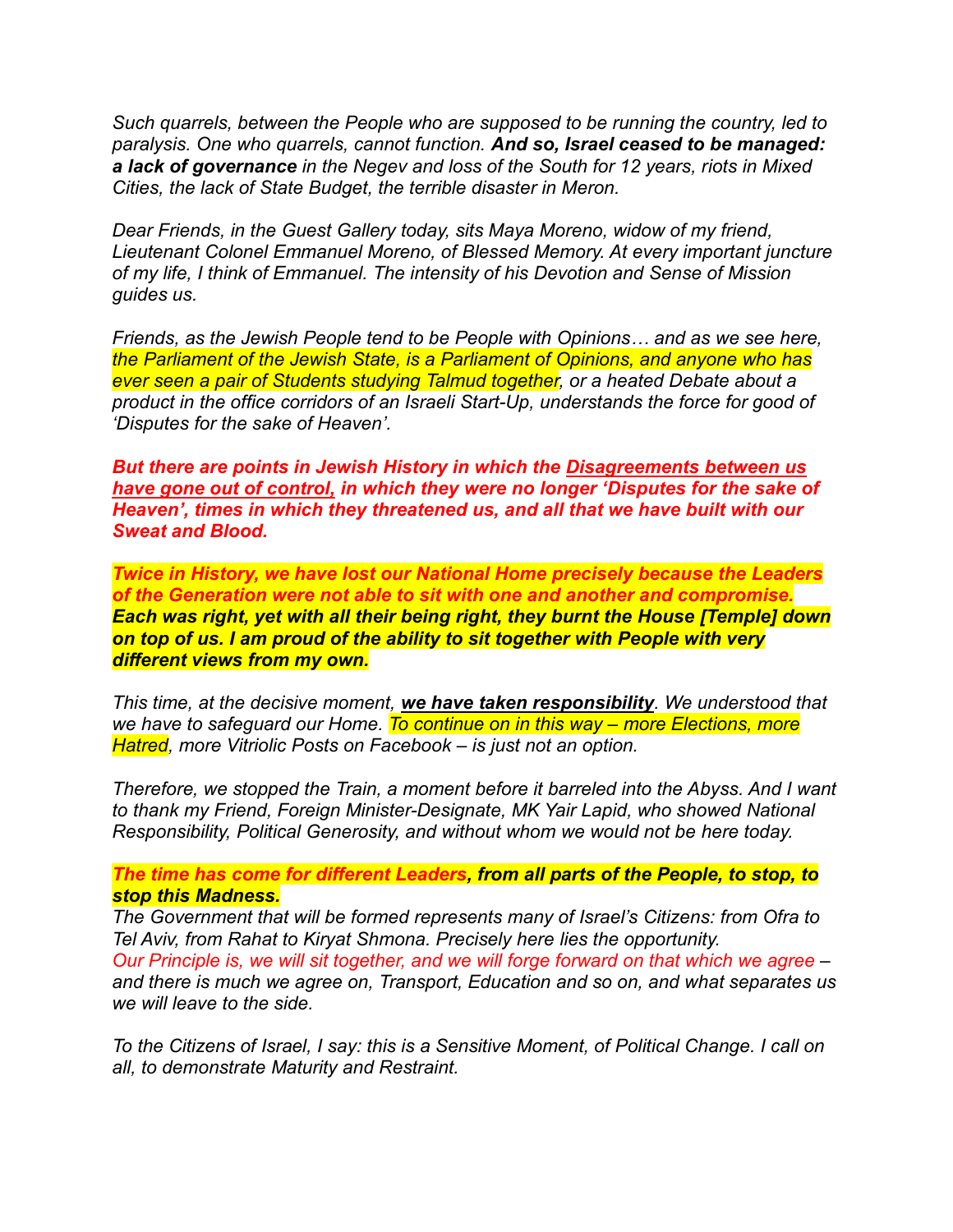*The New Government will be a Government which strives for real, practical solutions, to the problems faced by the country and its Citizens. The Work-Plan which we are presenting today is the most detailed in years. We have come to work. To remove the barriers, to free up the jams, and to turn our country into what it can be.*

*The following, are some of the things the Government will promote immediately:*

*We will take responsibility for the Education of Israeli Children from birth. The most Formative Years. As a first step, we will transfer responsibility for Infant Daycare to the Ministry of Education.*

*We will enable many Ultra-Orthodox Youth to go out to work by lowering the (National Service) Exemption Age from 24 to 21. Not by force, but by Positive Encouragement, allowing Young People who want to learn a Vocation to be able to, and those who want to study Torah will continue to do so.*

*We will close with immediate effect the Ministry of Digital Affairs, the Ministry for Water, the Ministry for Communal Advancement, and the Ministry for Strategic Affairs.*

*Foreign Minister-Designate and Alternate Prime Minister-Designate, Yair Lapid, will lead a process to rehabilitate the Ministry of Foreign Affairs, which is a fundamental tool for building Israel's Political Strength.*

*Finance Minister-Designate Avigdor Lieberman, will lead a plan by which we will return to work those who lost their Employment due to COVID-19. We will bring in as many People as possible in the High-Tech Industry, where there are higher Salaries, by setting a national target of raising the number of High-Tech Workers to 15% of the Workforce by 2026.*

*We will reduce Superfluous Regulation and Frustrating Bureaucracy, and we will work for Citizen-Friendly Government Services, as in Singapore among other countries – without paperwork, without queues.* 

*We will make life easier for Independent Workers and Small Business Owners, including through Unemployment Benefits. We will increase Income Support for the Elderly to 70% of the Minimum Wage.*

*We will open up competition in Kashrut (Kosher Certification) and set Standards for the System. This will lighten the burden on Restaurant Owners, ending the stranglehold Monopoly in this area, bringing down the Cost of Food, and strengthening the Public's Faith in the level of Kashrut.*

*Justice Minister-Designate Gideon Sa'ar will lead a process to create an appropriate balance between the Judicial, Legislative, and Executive Branches of Government, whereby his initiative to split the role of the Attorney General is a significant first step.*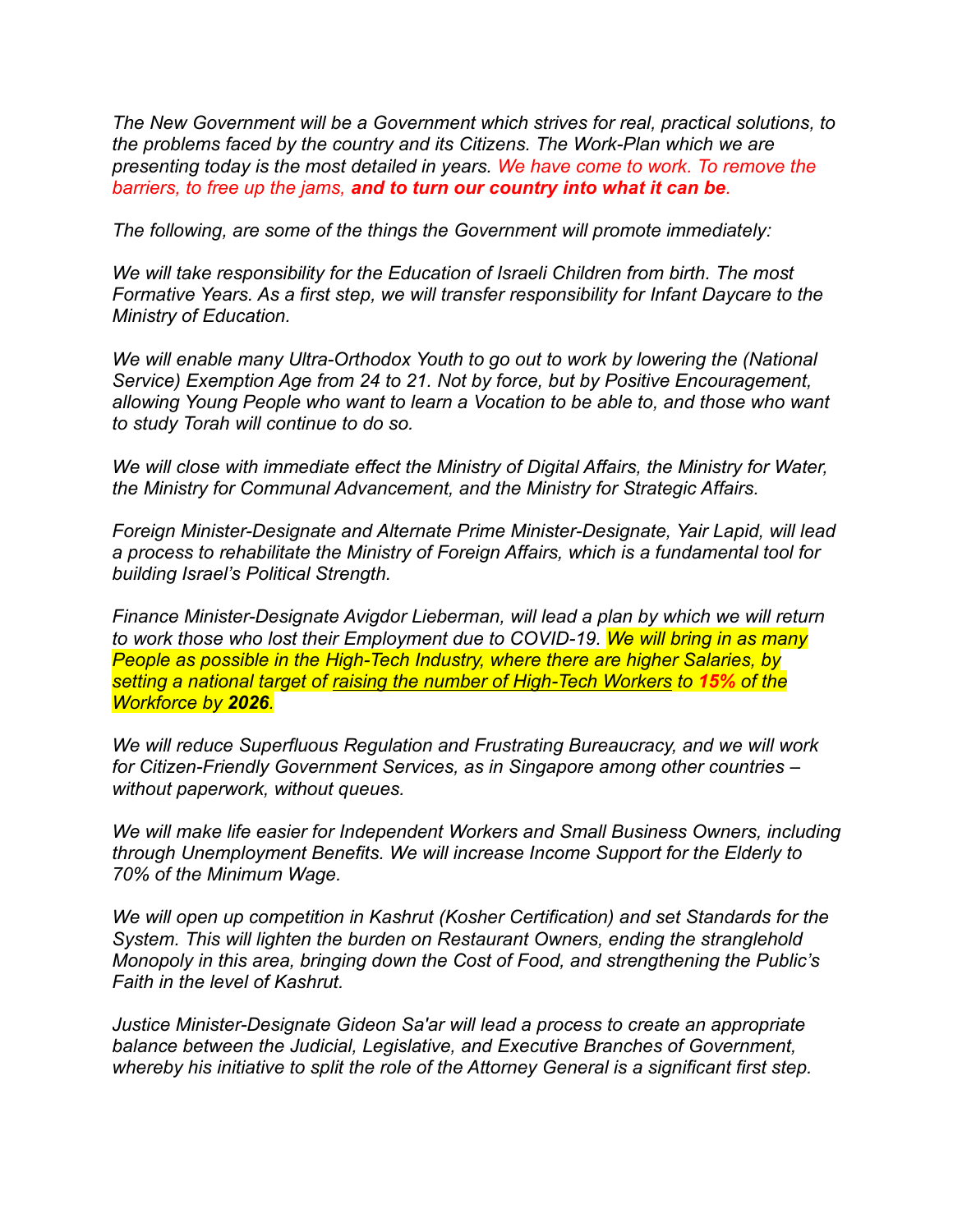*We will – finally – promote a National Plan for the North of Israel, including establishing a Hospital and a University in the Galilee. Defense Minister Benny Gantz will lead a process to significantly strengthen and build up the IDF through a multi-year plan, which will include significant investment in Offensive and Defensive Capabilities. We must invest because the threats will not leave us. Our Soldiers deserve the best and most Advanced Equipment in the World.*

*We will work to upgrade Israel's Public Transport System, led by Transport Minister-Designate Merav Michaeli.*

*We will strengthen the building of Communities across the Land of Israel.*

*We will ensure Israel's National Interests in Area C – and we will increase Standards to that end after much neglect in this area.*

*And yes, my Friends, we will open a new page in the relations between the State of Israel and the country's Arab citizens. The Arab community will be represented in the coalition by Mansour Abbas and his party.*

*This is a process that I must give credit to Prime Minister Netanyahu who held a groundbreaking series of meetings with Mansour Abbas, who reached out a Hand. This was the right thing to do. We understand the plight and needs of the Arab Society. The fight against Crime and Violence, the Housing Crisis, the gaps in Education and Infrastructure – will be addressed.*

*We will begin the process of regulating the Bedouin Settlements in the Negev, so that Israel's Bedouin Citizens can live in dignity.*

*Health Minister-Designate Nitzan Horowitz, will prepare the Health System for a New Age of Community, and Home Based Medical Care, and together we will prepare an Emergency Plan in the case of Future Pandemics.* 

*You cannot always know there will be a Vaccine, not every Illness has a Vaccine, and you have to be prepared to build on Vaccinations, but also on an Organized Plan and not as we saw in the last Year.*

*We will accelerate the pace of building Homes in Israel. The Government will take the initiative, remove obstacles, and allow for Extensive Construction throughout the country, in order to put the brakes on the rise in the Cost of Housing. There has been a slowdown in the building of houses in the last Year – we should be seeing the opposite.*

*We should have increased the building, there is a deficit in Housing which drives up the prices, and no Propaganda will hide that. Therefore, we will up the pace of building to put the brakes on the rise in prices and allow Young People – who Serve in the Army, fulfill Reserve Duty, pay their Taxes, and have no chance of building a House. So yes, we need to deal with this.*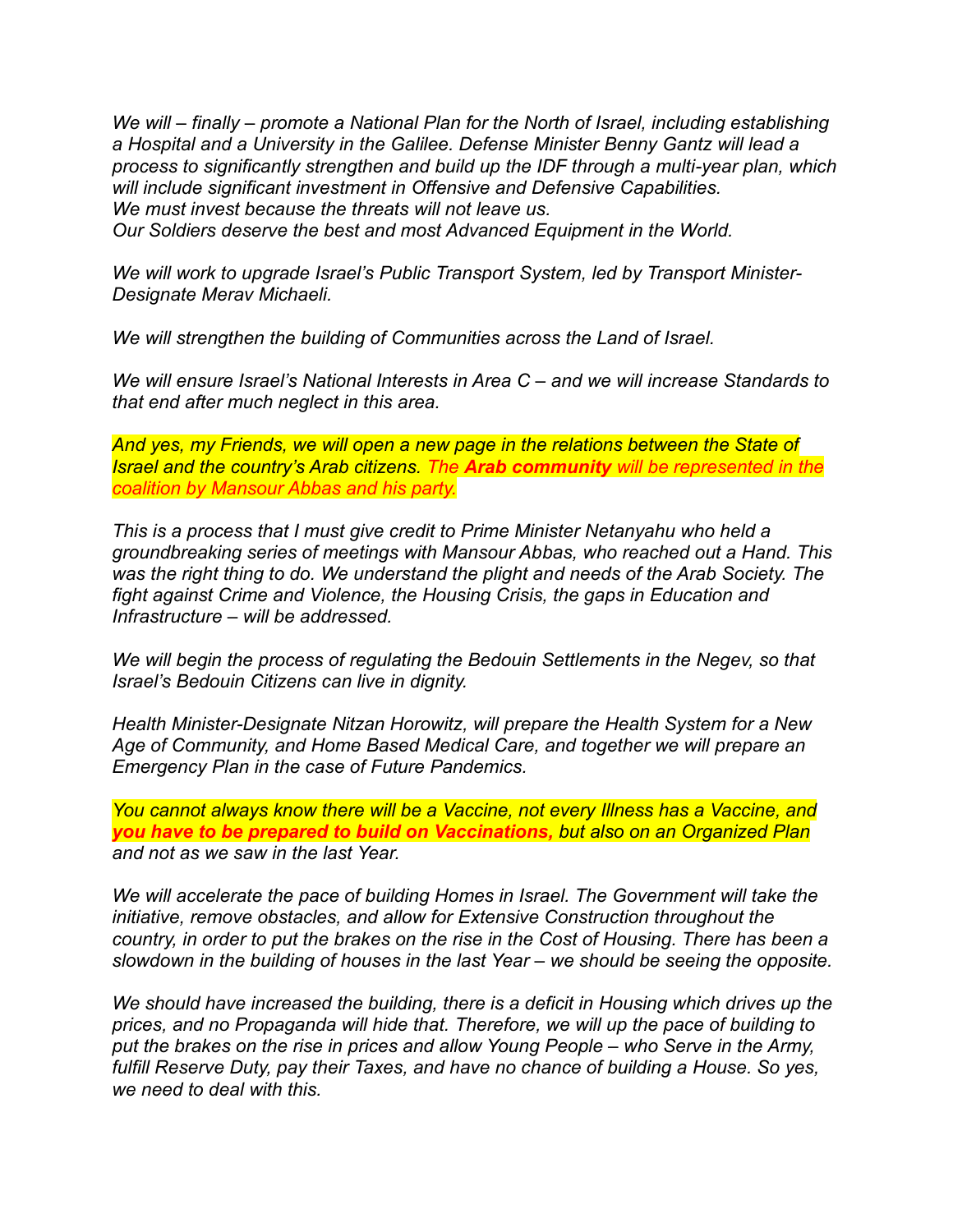*The Government will work to promote Jewish Immigration (Aliyah) to Israel, and the best integration for them.*

*We will strengthen the Bond between the State of Israel, and the Jews of the Diaspora. We will care for our Brothers and Sisters around the World, we will fight against the Wave of Anti-Semitism.*

*We will safeguard the State of Israel, the Nation State of the Jewish People, as a Jewish and Democratic State.*

*And that is just part of our Plans. As I said, we have come to work! For everyone.*

*From here, I turn to the Ultra-Orthodox Community. Although the Ultra-Orthodox Parties chose not to join the Coalition, that does not mean you are not represented - I will represent you, we will represent you. The New Government will respect the study of Torah, the Torah which kept us safe for so many years in Exile, and at the same time will work to remove the barriers which prevent the Ultra-Orthodox Community's integration into the Employment Market, and Israeli Society.* 

*Instead of perpetuating the same methods, we will have the opportunity to address the deep problems which burden Ultra-Orthodox Society: key amongst them the Housing Crisis. The Pace of Construction of Apartments, Neighborhoods, and Cities simply does not keep up with natural growth, and there is room for the establishment of new Ultra-Orthodox Neighborhoods and even a New City in Israel.*

*I was asked by the Father of Eliyahu Shmuel, of Blessed Memory – a 16 Year Old ultra-Orthodox Boy, who was killed in the Meron Disaster – to remember him in my Swearingin-Address. Eli was a sweet Child. He always helped his Friends and saw the good in everyone. We will not forget Eli, and we will not ignore his Death. A State Commission of Inquiry will be set up.*

*Honored Ladies and Gentlemen. The Government is setting out on its path, as the greatest threat to Israel, the Iranian Nuclear Project, is reaching a critical point. The Middle East is still yet to recover from the effects of the first Nuclear Deal, which emboldened Iran to the tune of Billions of Dollars, and with International Legitimacy.*

*Iran, through its Quds Force of the Revolutionary Guard, has established Terrorist Outposts - from Syria, through Gaza and Lebanon, and to Yemen. Renewing the Nuclear Deal with Iran is a mistake that will once again lend legitimacy to one of the most Discriminatory and Violent Regimes in the World.*

*Israel will not allow Iran to be equipped with Nuclear Weapons. Israel is not Party to the Agreement and will maintain full freedom to act. Last Month, we received a reminder that the Conflict with the Palestinians is still here. We must remember, and remind the World, that our Enemies deny our very Existence in the Land of Israel, and that this is not a dispute over Territory.*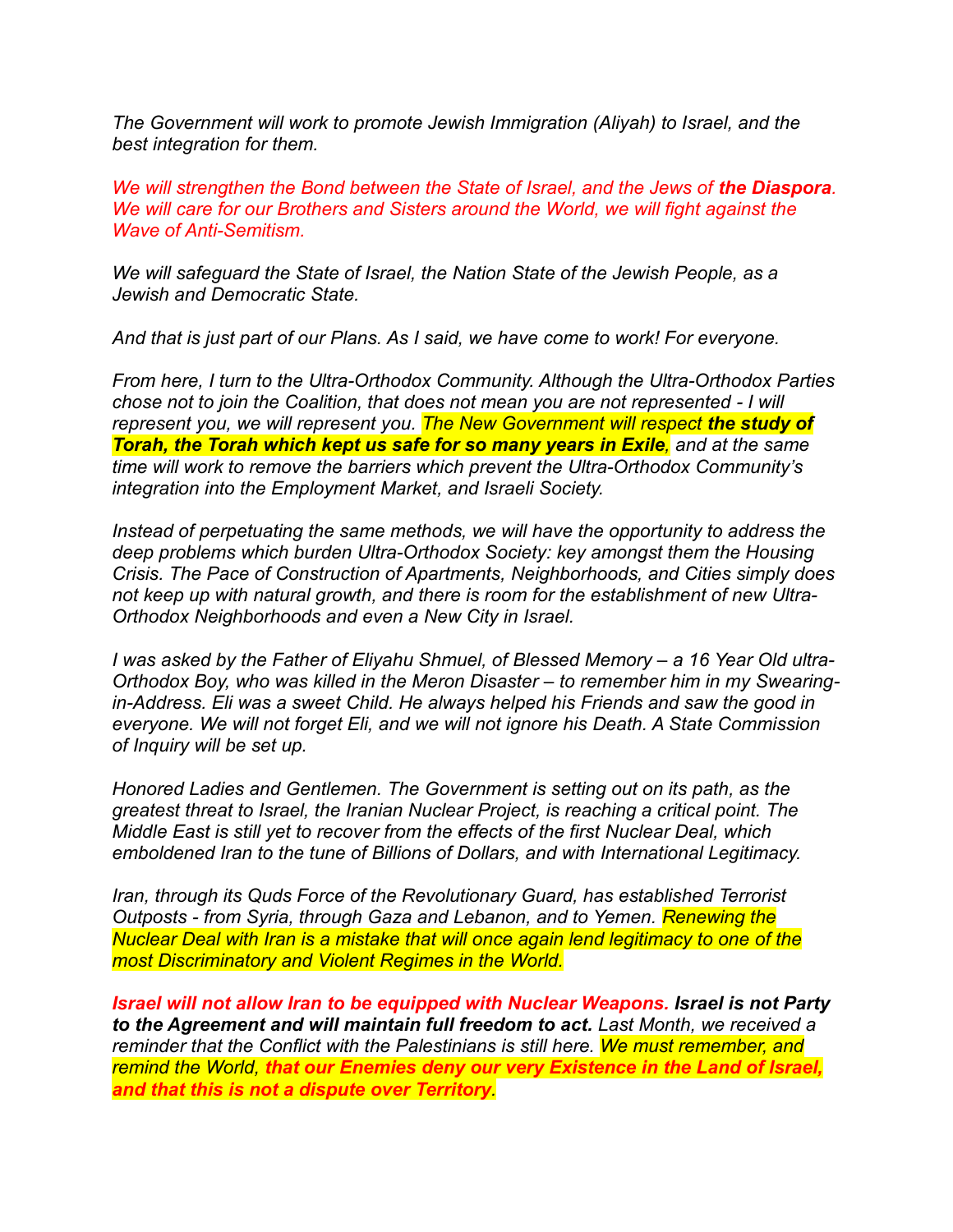*We need Military Strength, Civil Resilience, and a belief in the Justness of our Path at times when the Conflict raises its Head.*

*I hope the Ceasefire in the South is maintained. But if Hamas again chooses the Path of Violence against Israeli Civilians, it will encounter a Wall of Iron.*

*Violence and Terrorism are not a Natural Phenomenon or Destiny with which we are supposed to just come to terms. The Palestinians must take Responsibility for their Actions and understand that Violence will be met with a Firm Response.*

*That said, Security, Calm will lead to Economic Moves, which will lead to reducing friction and the Conflict.*

*To the Goldin, Shaul, Mengistu, and Sayed Families. The Government led by me will work to bring home the IDF's Fallen, and the Israeli Citizens held in Gaza by Hamas. We see in their return a Sacred Duty, which should be undertaken out of Responsibility.*

*The Government will work to establish and expand Peace Agreements with the Arab States, to increase Regional Economic, Entrepreneurial, and Cultural Cooperation, and to deepen the direct connection between the Peoples of the region, such as the connection between the Citizens of Israel and the Citizens of the United Arab Emirates.*

*Dear Friends, on behalf of us all, I want to thank the President of the United States of America, Joe Biden, for standing alongside Israel during the last Operation in Gaza, 'Guardian of the Walls', and for his Longstanding Commitment to the Security of Israel.*

*President Biden said during the Operation, 'Until the region says, unequivocally, they acknowledge the Right of Israel to Exist as an Independent Jewish state, there will be no Peace'.*

*It is important that this message be heard, and internalized, in the Middle East.*

*We greatly appreciate the support of the United States, our Greatest Friend. My Government will make an effort to deepen and nurture relations with our Friends in both Parties – bipartisan. If there are disputes, we will manage them with Fundamental Trust, and Mutual Respect.*

*My fellow Members of Knesset, in light of the ongoing turbulent debate, the People are looking to the House. Let us maintain respectful debate. I understand those for whom today is difficult, but Friends, this is not a Day of Mourning. There is no Disengagement here. There is no harm being caused to anyone.* 

*There is a Change of Government in a Democracy. That is it. And I assure it is a Government that will work for the sake of all the People. We will do all we can so that no one should have to feel afraid. We are here in the Name of Good, and to work. And I say to those who intend to celebrate tonight, don't dance on the pain of others.*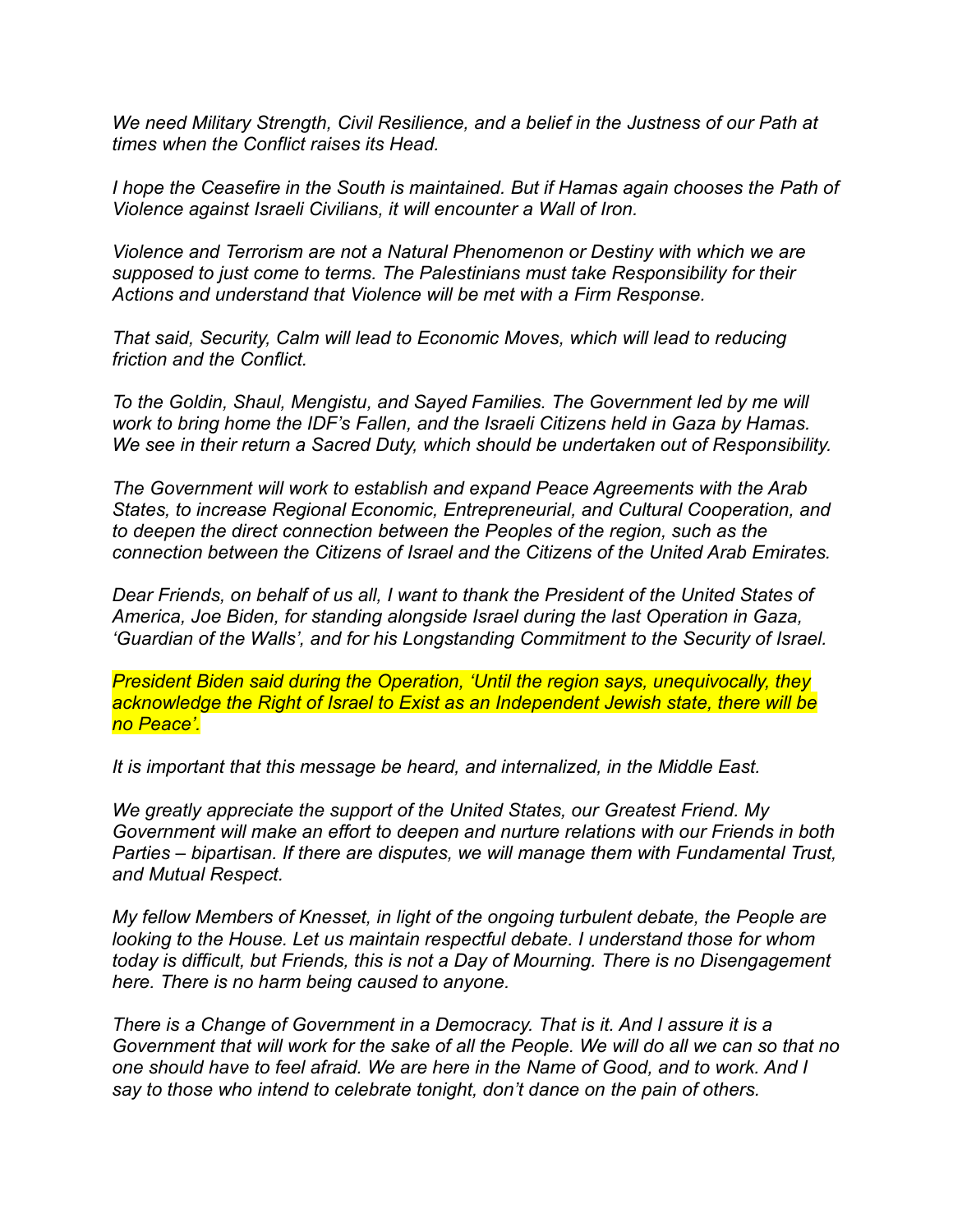*We [are] not Enemies, we are One People.*

*Now, Hours before accepting this Responsibility, I pray to God that He grant me Wisdom and Understanding to lead the State of Israel.*

*'Heavenly Father, Rock and Redeemer of Israel, bless the State of Israel, the first flourishing of our Redemption, guard it in your Abundant Kindness, spread over it the Shelter of Your Peace.*

*Send forth your Light and Truth to its Leaders, Ministers, and Advisors, and Grace them with Your Good Counsel. Strengthen the Hands of those who Guard our Holy*  Land, grant them Deliverance, and adorn them in Victory. Give Peace in the Land and *grant its Inhabitants Eternal Happiness'.*

*With God's Help, we will do and we will succeed. Amen.*

*\_\_\_\_\_\_\_\_\_\_\_\_\_\_\_\_\_\_\_\_\_\_\_\_\_\_\_\_\_\_\_\_\_\_\_\_\_\_\_\_\_\_\_\_\_*

*Members of Knesset, I am now honored to present before you the Government what we have formed, in Alphabetical Order (in Hebrew).*

*Naftali Bennett – Prime Minister and Minister for Settlement Affairs*

*Yair Lapid – Minister of Foreign Affairs, and Alternate Prime Minister*

*Ministers affiliated with the Prime Minister:*

*Ayelet Shaked – Minister of the Interior*

*Gideon Sa'ar – Minister of Justice*

*Ze'ev Elkin – Minister of Housing and Construction, Minister of Jerusalem and Heritage, and Minister Responsible for Government Liaison with the Knesset*

*Yoaz Hendel – Minister of Communications*

*Yifat Shasha-Biton – Minister of Education*

*Matan Kahana – Minister for Religious Affairs* 

*Ministers affiliated with the Alternate Prime Minister:*

*Avigdor Lieberman – Minister of Finance Orit Farkash HaCohen – Minister of Science and Technology*

*Orna Barbivai – Minister of Economy*

*Benjamin Gantz – Minister of Defense*

*Hili Tropper – Minister of Culture and Sport*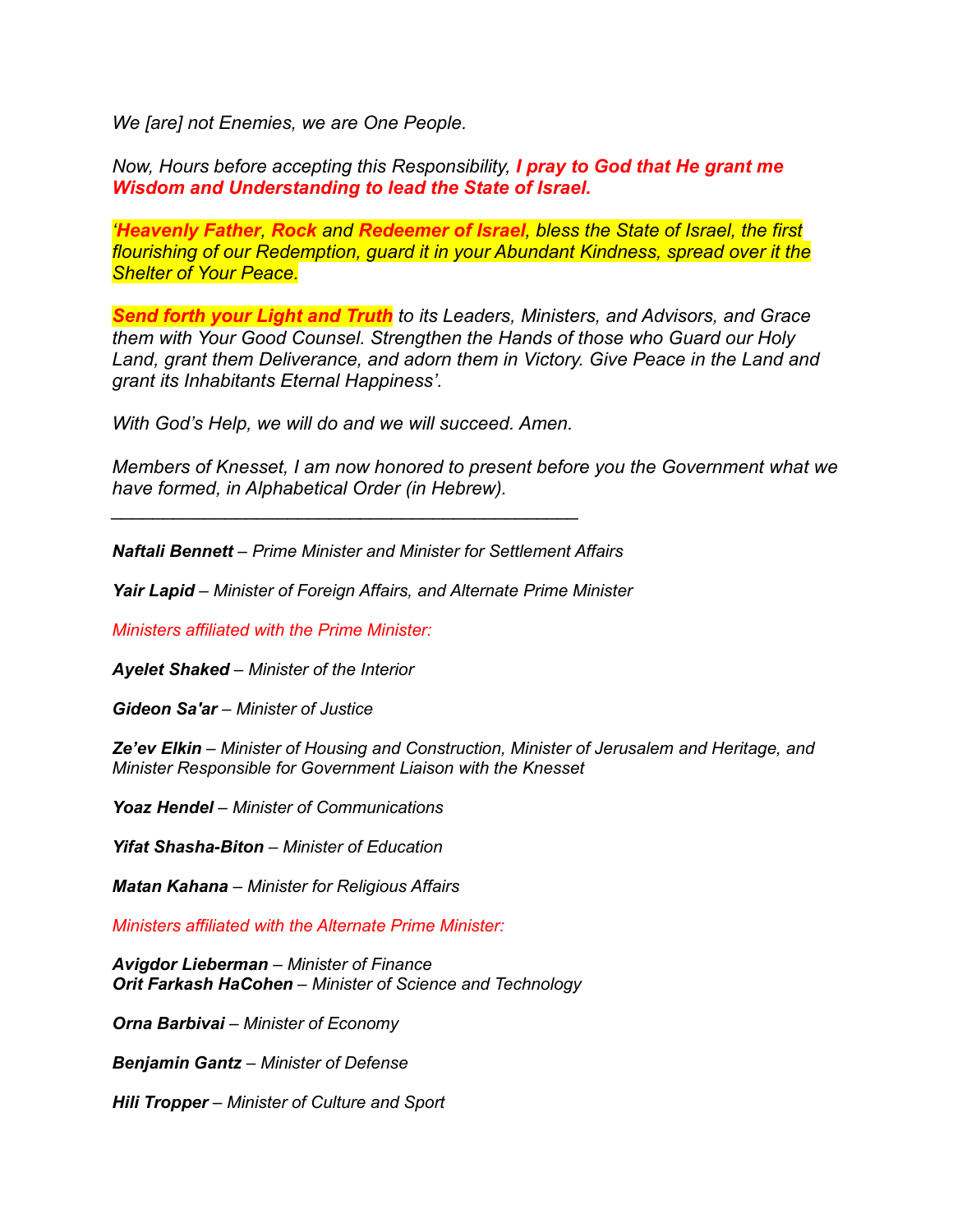*Hamad Amar – Minister in the Finance Ministry*

*Yoel Razvozov – Minister of Tourism*

*Meir Cohen – Minister of Labour, Welfare, and Social Services*

*Meirav Cohen – Minister of Social Equality*

*Merav Michaeli – Minister of Transport and Road Safety*

*Nachman Shai – Minister of Diaspora Affairs*

*Nitzan Horowitz – Minister of Health Oded Forer – Minister of Agriculture and Development, and Minister of the Periphery, the Negev and the Galilee*

*Issawi Frej – Minister for Regional Cooperation*

*Omer Bar Lev – Minister for Internal Security*

*Pnina Tamano Shata – Minister for Immigration and Absorption*

*Karine Elharrar – Minister for Energy*

*Tamar Zandberg – Minister for Environmental Protection*

*The date of the Handover between the Prime Minister and the Alternate Prime Minister is August 27, 2023.*

*I request, Mr. Speaker, that the Members of the Knesset express their support for the Unity Government, so that we may begin to restore Stability and Functionality to the State of Israel.*

*Thank you.*

 $\overline{\phantom{a}}$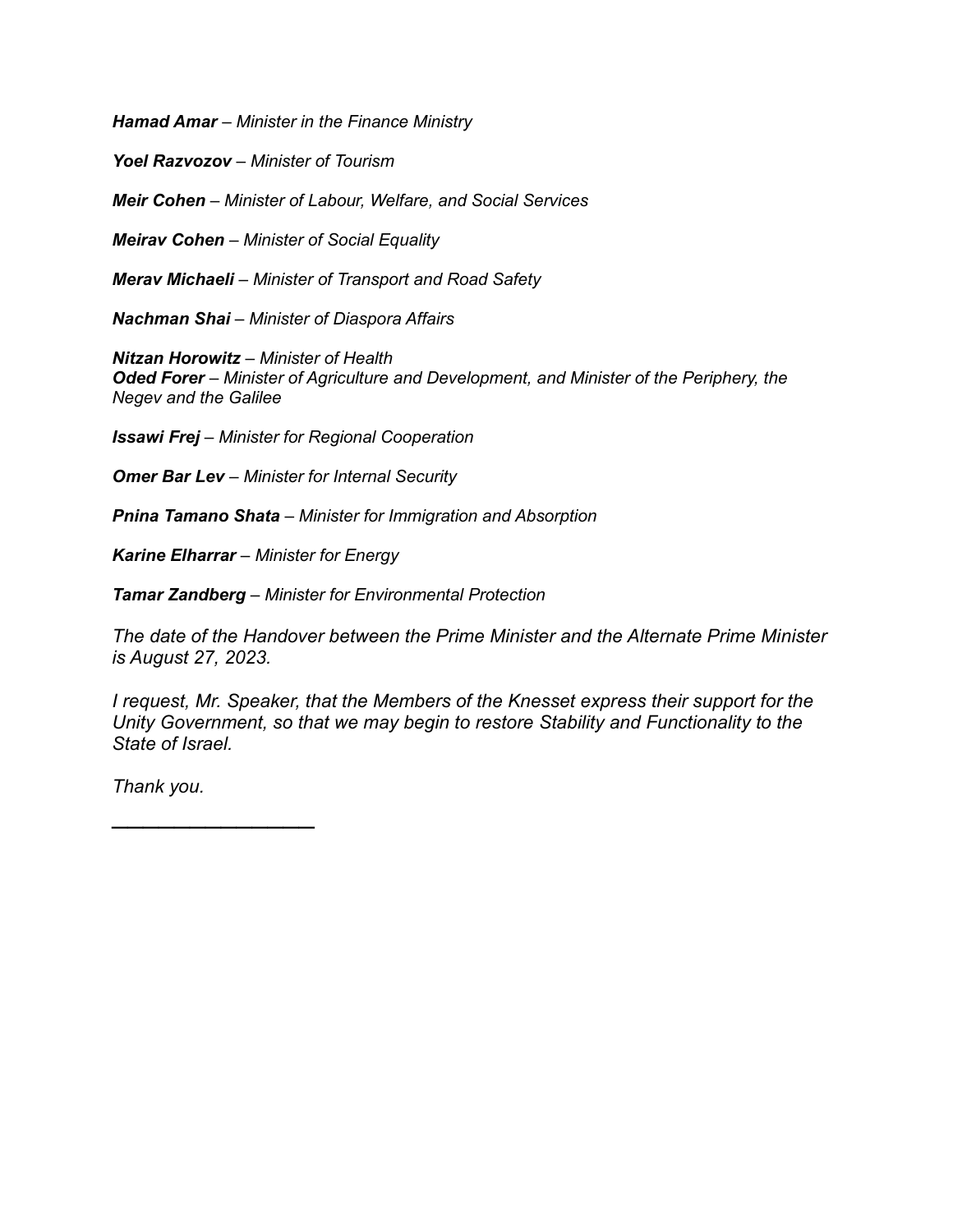## **BIOGRAPHY**

Naftali Bennett נְפְתָּלִי בֶּנֶט, was born in Haifa, Israel, on March 25, 1972. He is an Israeli Politician serving as the 13<sup>th</sup> and current Prime Minister of Israel since 13 June 2021. He ushers-in the 36<sup>th</sup> Government of Israel. He served as Minister of Diaspora Affairs from 2013 to 2019, as Minister of Education from 2015 to 2019, and as Minister of Defense from 2019 to 2020. He has led the New Right Party since 2018, having previously led The Jewish Home Party between 2012 and 2018. Bennett agreed to a Rotation Government with Yair Lapid, whereby Bennett would serve as Israel's Prime Minister until 2023, after which Lapid would assume the role until 2025.

Bennett's positions have been described as 'Ultra-Nationalist'. And Bennett describes himself as, 'More Right Wing than Netanyahu'. He opposes the creation of a Palestinian State. Bennett was drafted into the Israel Defense Forces in 1990. He served in the Sayeret Matkal and Maglan Commando Units as a Company Commander. Bennett was discharged from Active Service after 6 Years but continued to serve in the Reserves and attained the Rank of Major.

He subsequently became a Software Entrepreneur. In 1999, he Co-Founded and Co-Owned the US Company Cyota. The Company was sold in 2005 for \$145 Million. He has also served as CEO of Soluto, an Israeli Cloud Computing Service, sold in 2013 for a reported \$100-130 Million. Naftali Bennett is the youngest of 3 Sons born to Jim and Myrna (Lefko) Bennett. They were American-Jewish Immigrants who moved to Israel from San Francisco in 1967. His Father's Ashkenazi Jewish Roots come from Poland, Germany, and the Netherlands.

His maternal Grandparents moved to San Francisco from Poland. Through his Paternal Grandmother, Bennett is a Descendant of the Rappaport Rabbinic Family and of the Medieval Biblical Commentator, Rashi. Bennett's Wife, Gilat, is a Professional Pastry Chef. She was Secular, but now observes the Jewish Sabbath and Religious Jewish Kosher Laws regarding food. The couple have 4 Children and live in Ra'anana, North of Tel Aviv. Their eldest Son, Yonatan is named after Yonatan Netanyahu.

Their youngest Son, David Emmanuel is named after Emmanuel Moreno, who was a comrade of Bennett's in the IDF Special Forces. As an Adherent of Orthodox Judaism. Bennett opposes the implementation of Same-Sex Marriage in Israel. He is quoted as stating he is opposed, 'Just as we don't recognize Milk and Meat together as Kosher.' He does express support for Equivalent Rights such as Tax Breaks for Same-Sex Couples.

 $\overline{\phantom{a}}$  , and the set of the set of the set of the set of the set of the set of the set of the set of the set of the set of the set of the set of the set of the set of the set of the set of the set of the set of the s

**Main Source** Wikipedia.com Israeli Prime Minister's Office [https://www.gov.il/en/Departments/prime\\_ministers\\_office](https://www.gov.il/en/Departments/prime_ministers_office) Israeli Knesset [https://knesset.gov.il/mk/eng/mk\\_eng.asp?mk\\_individual\\_id\\_t=864](https://knesset.gov.il/mk/eng/mk_eng.asp?mk_individual_id_t=864)